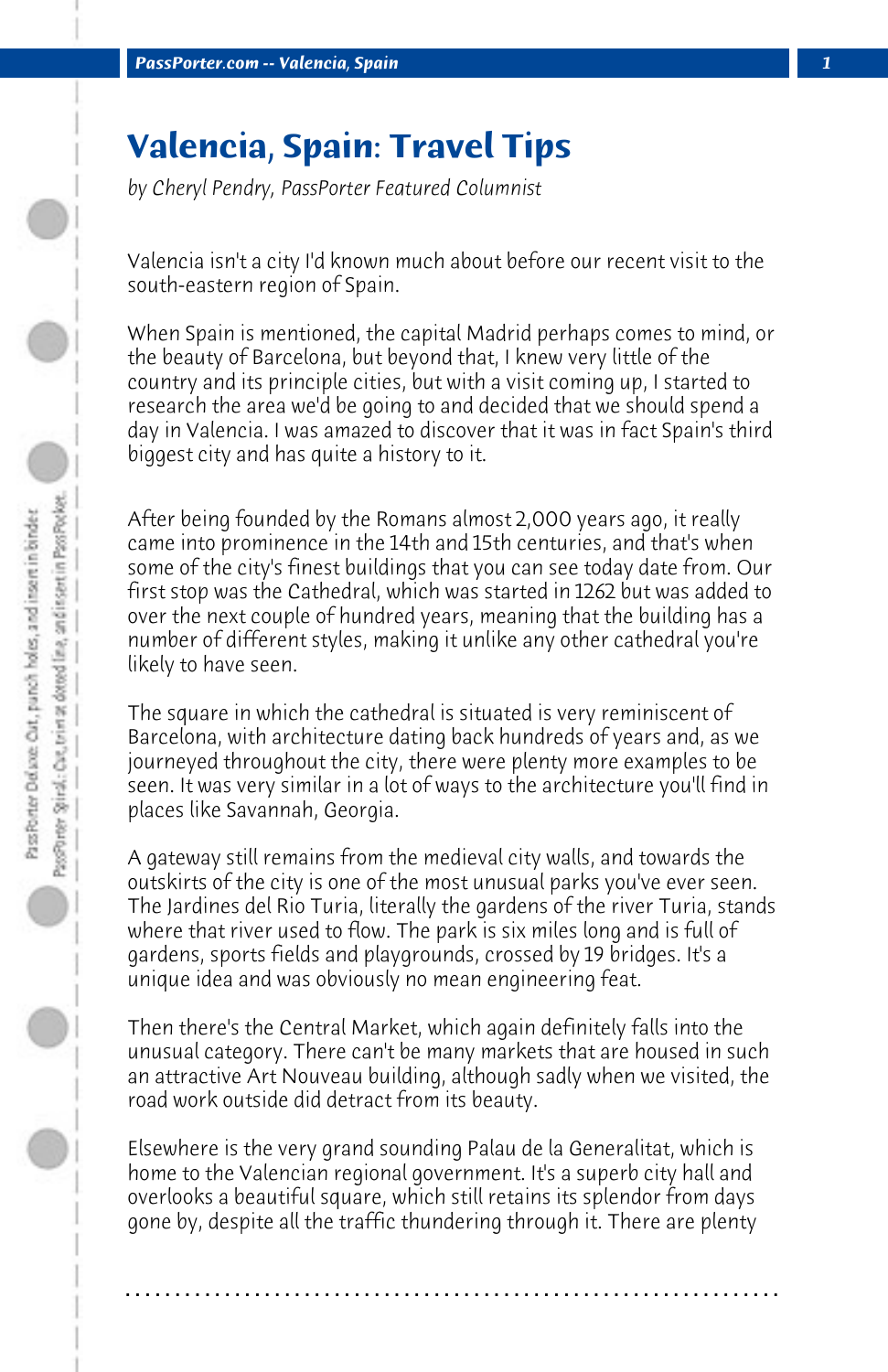such squares -- and traffic -- to be found in Valencia today. It's evidently become a thriving city and nowhere is that seen more clearly than out at the Ciutat de les Arts I de les Ciencies, the city of the arts and sciences.

It's a completely new complex of absolutely visually stunning buildings that has been created over the last decade. It's clear when you see them that the architects were told to be bold and brave with their designs, and that's exactly what they did. We were fortunate to fly over on our way into the airport and it's from the air that you can really see the full splendor of them.

One of them, L'Hemisferic, is designed to look like a blinking eye, with an auditorium containing an IMAX cinema and planetarium contained in the "eyeball." Elsewhere is a science museum, which is very much aimed at school children. Their motto is "it's forbidden not to touch," which gives you an idea of what to expect there. Then there's the Palau de les Arts or Palace of the Arts, containing four performance spaces, including an open air theater.

But perhaps the real highlight of the whole complex is the other major building, the Oceanografic, the city's aquarium. We've visited many aquariums during our travels and usually we've felt that they don't live up to our expectations, but this place was very different. It's probably just as well, as it wasn't cheap to get into, but once we were inside, we could see why it was so pricey. This wasn't your ordinary aquarium, where you see fish swimming around in a tank.

There are different parts of the park, as really this is more like a theme park than an aquarium, showcasing the marine life from different parts of the world, including the Americas, Antarctica and Arctic. As well as the tropical fish you'd expect to see, we were also treated to sharks, jellyfish, sea horses and sea dragons. But better was to come.

Perhaps the best part of the aquarium can be found in the Arctic pavilion, where we were able to watch the playful antics of the two beluga whales, the only ones in Europe. We could have sat there all afternoon watching them, but we still had more to see.

We were disappointed to see that we'd missed the shows at the Dolphinarium, but it wasn't a problem, as we were treated to a show by the dolphins in there. They were jumping out of the water and circling around happily, but we got even more activity when the trainers came out to see them. The relationship they obviously had with their animals was excellent to see.

**. . . . . . . . . . . . . . . . . . . . . . . . . . . . . . . . . . . . . . . . . . . . . . . . . . . . . . . . . . . . . . . . . .**